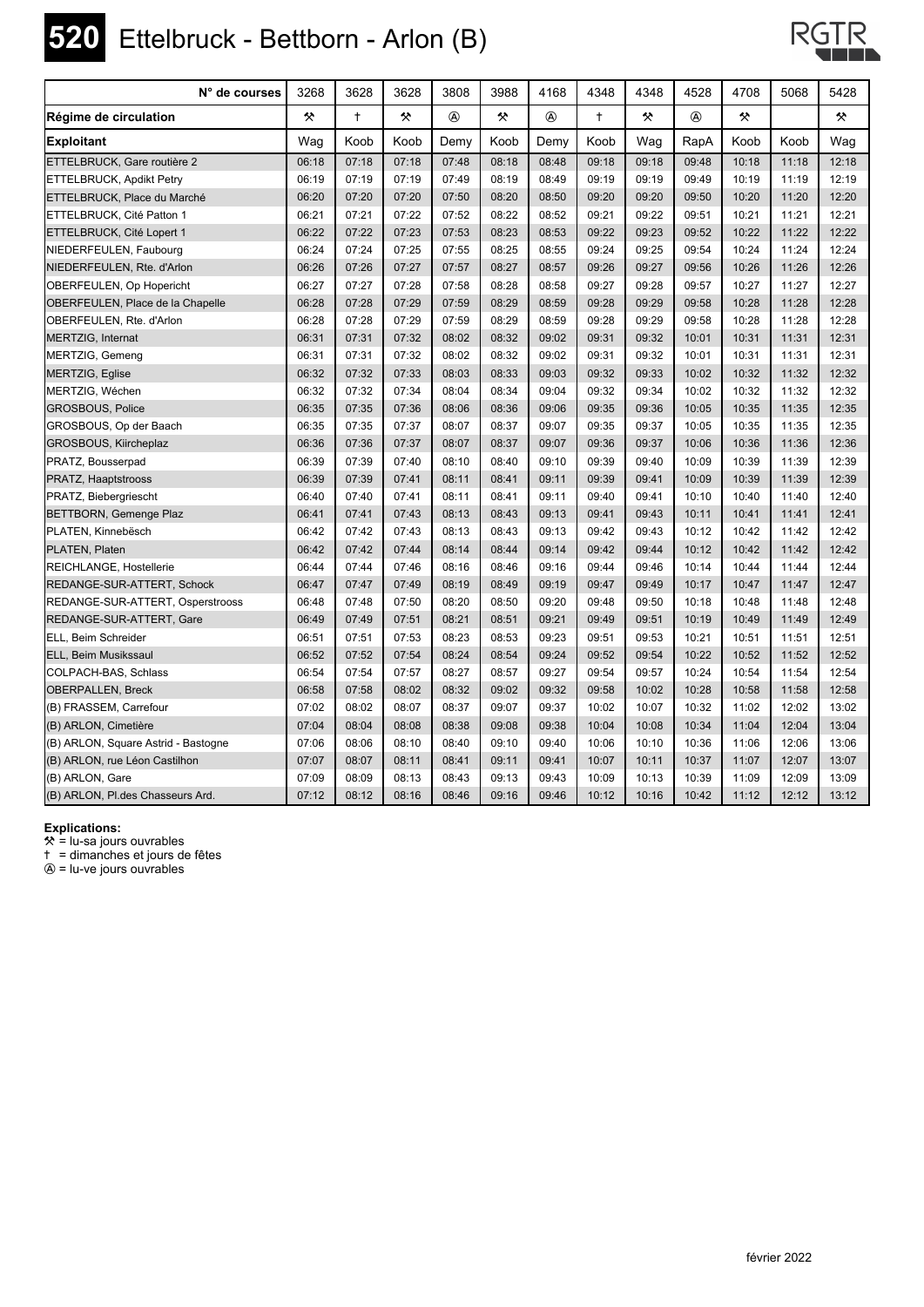### **520** Ettelbruck - Bettborn - Arlon (B)



| N° de courses                       | 5788  | 6148  | 6508  | 6508       | 6868        | 7228       | 7228  | 7408  | 7588  | 7768           | 7948  | 8128  |
|-------------------------------------|-------|-------|-------|------------|-------------|------------|-------|-------|-------|----------------|-------|-------|
| Régime de circulation               |       | 父     | 父     | $\ddagger$ | <b>«</b> WM | $\ddagger$ | ×     |       | 父     | $^{\circledR}$ |       |       |
| <b>Exploitant</b>                   | Koob  | Koob  | Wag   | Koob       | Koob        | Koob       | Koob  | RapA  | Wag   | Demy           | Koob  | Demy  |
| ETTELBRUCK. Gare routière 2         | 13:18 | 14:18 | 15:18 | 15:18      | 16:18       | 17:18      | 17:18 | 17:48 | 18:18 | 18:48          | 19:18 | 19:48 |
| ETTELBRUCK, Apdikt Petry            | 13:19 | 14:19 | 15:19 | 15:19      | 16:19       | 17:19      | 17:19 | 17:49 | 18:19 | 18:49          | 19:19 | 19:49 |
| ETTELBRUCK, Place du Marché         | 13:20 | 14:20 | 15:20 | 15:20      | 16:20       | 17:20      | 17:20 | 17:50 | 18:20 | 18:50          | 19:20 | 19:50 |
| ETTELBRUCK, Cité Patton 1           | 13:21 | 14:21 | 15:21 | 15:21      | 16:22       | 17:21      | 17:22 | 17:52 | 18:22 | 18:51          | 19:21 | 19:51 |
| ETTELBRUCK, Cité Lopert 1           | 13:22 | 14:22 | 15:22 | 15:22      | 16:23       | 17:22      | 17:23 | 17:53 | 18:23 | 18:52          | 19:22 | 19:52 |
| NIEDERFEULEN, Faubourg              | 13:24 | 14:24 | 15:24 | 15:24      | 16:25       | 17:24      | 17:25 | 17:55 | 18:25 | 18:54          | 19:24 | 19:54 |
| NIEDERFEULEN, Rte. d'Arlon          | 13:26 | 14:26 | 15:26 | 15:26      | 16:27       | 17:26      | 17:27 | 17:57 | 18:27 | 18:56          | 19:26 | 19:56 |
| OBERFEULEN, Op Hopericht            | 13:27 | 14:27 | 15:27 | 15:27      | 16:28       | 17:27      | 17:28 | 17:58 | 18:28 | 18:57          | 19:27 | 19:57 |
| OBERFEULEN, Place de la Chapelle    | 13:28 | 14:28 | 15:28 | 15:28      | 16:29       | 17:28      | 17:29 | 17:59 | 18:29 | 18:58          | 19:28 | 19:58 |
| OBERFEULEN, Rte. d'Arlon            | 13:28 | 14:28 | 15:28 | 15:28      | 16:29       | 17:28      | 17:29 | 17:59 | 18:29 | 18:58          | 19:28 | 19:58 |
| MERTZIG, Internat                   | 13:31 | 14:31 | 15:31 | 15:31      | 16:32       | 17:31      | 17:32 | 18:02 | 18:32 | 19:01          | 19:31 | 20:01 |
| MERTZIG, Gemeng                     | 13:31 | 14:31 | 15:31 | 15:31      | 16:32       | 17:31      | 17:32 | 18:02 | 18:32 | 19:01          | 19:31 | 20:01 |
| MERTZIG, Eglise                     | 13:32 | 14:32 | 15:32 | 15:32      | 16:33       | 17:32      | 17:33 | 18:03 | 18:33 | 19:02          | 19:32 | 20:02 |
| MERTZIG, Wéchen                     | 13:32 | 14:32 | 15:32 | 15:32      | 16:34       | 17:32      | 17:34 | 18:04 | 18:34 | 19:02          | 19:32 | 20:02 |
| <b>GROSBOUS, Police</b>             | 13:35 | 14:35 | 15:35 | 15:35      | 16:36       | 17:35      | 17:36 | 18:06 | 18:36 | 19:05          | 19:35 | 20:05 |
| GROSBOUS, Op der Baach              | 13:35 | 14:35 | 15:35 | 15:35      | 16:37       | 17:35      | 17:37 | 18:07 | 18:37 | 19:05          | 19:35 | 20:05 |
| GROSBOUS, Kiircheplaz               | 13:36 | 14:36 | 15:36 | 15:36      | 16:37       | 17:36      | 17:37 | 18:07 | 18:37 | 19:06          | 19:36 | 20:06 |
| PRATZ, Bousserpad                   | 13:39 | 14:39 | 15:39 | 15:39      | 16:40       | 17:39      | 17:40 | 18:10 | 18:40 | 19:09          | 19:39 | 20:09 |
| <b>PRATZ, Haaptstrooss</b>          | 13:39 | 14:39 | 15:39 | 15:39      | 16:41       | 17:39      | 17:41 | 18:11 | 18:41 | 19:09          | 19:39 | 20:09 |
| PRATZ, Biebergriescht               | 13:40 | 14:40 | 15:40 | 15:40      | 16:41       | 17:40      | 17:41 | 18:11 | 18:41 | 19:10          | 19:40 | 20:10 |
| BETTBORN, Gemenge Plaz              | 13:41 | 14:41 | 15:41 | 15:41      | 16:43       | 17:41      | 17:43 | 18:13 | 18:43 | 19:11          | 19:41 | 20:11 |
| PLATEN, Kinnebësch                  | 13:42 | 14:42 | 15:42 | 15:42      | 16:43       | 17:42      | 17:43 | 18:13 | 18:43 | 19:12          | 19:42 | 20:12 |
| PLATEN, Platen                      | 13:42 | 14:42 | 15:42 | 15:42      | 16:44       | 17:42      | 17:44 | 18:14 | 18:44 | 19:12          | 19:42 | 20:12 |
| REICHLANGE, Hostellerie             | 13:44 | 14:44 | 15:44 | 15:44      | 16:46       | 17:44      | 17:46 | 18:16 | 18:46 | 19:14          | 19:44 | 20:14 |
| REDANGE-SUR-ATTERT, Schock          | 13:47 | 14:47 | 15:47 | 15:47      | 16:49       | 17:47      | 17:49 | 18:19 | 18:49 | 19:17          | 19:47 | 20:17 |
| REDANGE-SUR-ATTERT, Osperstrooss    | 13:48 | 14:48 | 15:48 | 15:48      | 16:50       | 17:48      | 17:50 | 18:20 | 18:50 | 19:18          | 19:48 | 20:18 |
| REDANGE-SUR-ATTERT, Gare            | 13:49 | 14:49 | 15:49 | 15:49      | 16:51       | 17:49      | 17:51 | 18:21 | 18:51 | 19:19          | 19:49 | 20:19 |
| ELL, Beim Schreider                 | 13:51 | 14:51 | 15:51 | 15:51      | 16:53       | 17:51      | 17:53 | 18:23 | 18:53 | 19:21          | 19:51 | 20:21 |
| ELL, Beim Musikssaul                | 13:52 | 14:52 | 15:52 | 15:52      | 16:54       | 17:52      | 17:54 | 18:24 | 18:54 | 19:22          | 19:52 | 20:22 |
| COLPACH-BAS, Schlass                | 13:54 | 14:54 | 15:54 | 15:54      | 16:57       | 17:54      | 17:57 | 18:27 | 18:57 | 19:24          | 19:54 | 20:24 |
| <b>OBERPALLEN, Breck</b>            | 13:58 | 14:58 | 15:58 | 15:58      | 17:02       | 17:58      | 18:02 | 18:32 | 19:02 | 19:28          | 19:58 | 20:28 |
| (B) FRASSEM, Carrefour              | 14:02 | 15:02 | 16:02 | 16:02      | 17:07       | 18:02      | 18:07 | 18:37 | 19:07 | 19:32          | 20:02 | 20:32 |
| (B) ARLON, Cimetière                | 14:04 | 15:04 | 16:04 | 16:04      | 17:08       | 18:04      | 18:08 | 18:38 | 19:08 | 19:34          | 20:04 | 20:34 |
| (B) ARLON, Square Astrid - Bastogne | 14:06 | 15:06 | 16:06 | 16:06      | 17:10       | 18:06      | 18:10 | 18:40 | 19:10 | 19:36          | 20:06 | 20:36 |
| (B) ARLON, rue Léon Castilhon       | 14:07 | 15:07 | 16:07 | 16:07      | 17:11       | 18:07      | 18:11 | 18:41 | 19:11 | 19:37          | 20:07 | 20:37 |
| (B) ARLON, Gare                     | 14:09 | 15:09 | 16:09 | 16:09      | 17:13       | 18:09      | 18:13 | 18:43 | 19:13 | 19:39          | 20:09 | 20:39 |
| (B) ARLON, Pl.des Chasseurs Ard.    | 14:12 | 15:12 | 16:12 | 16:12      | 17:16       | 18:12      | 18:16 | 18:46 | 19:16 | 19:42          | 20:12 | 20:42 |

**Explications:**

 $*$  = lu-sa jours ouvrables

) = dimanches et jours de fêtes

WM = à Ell-Musikssaul correspondance avec la ligne 589 vers Martelange (lu-ve scol)

 $\circledA$  = lu-ve jours ouvrables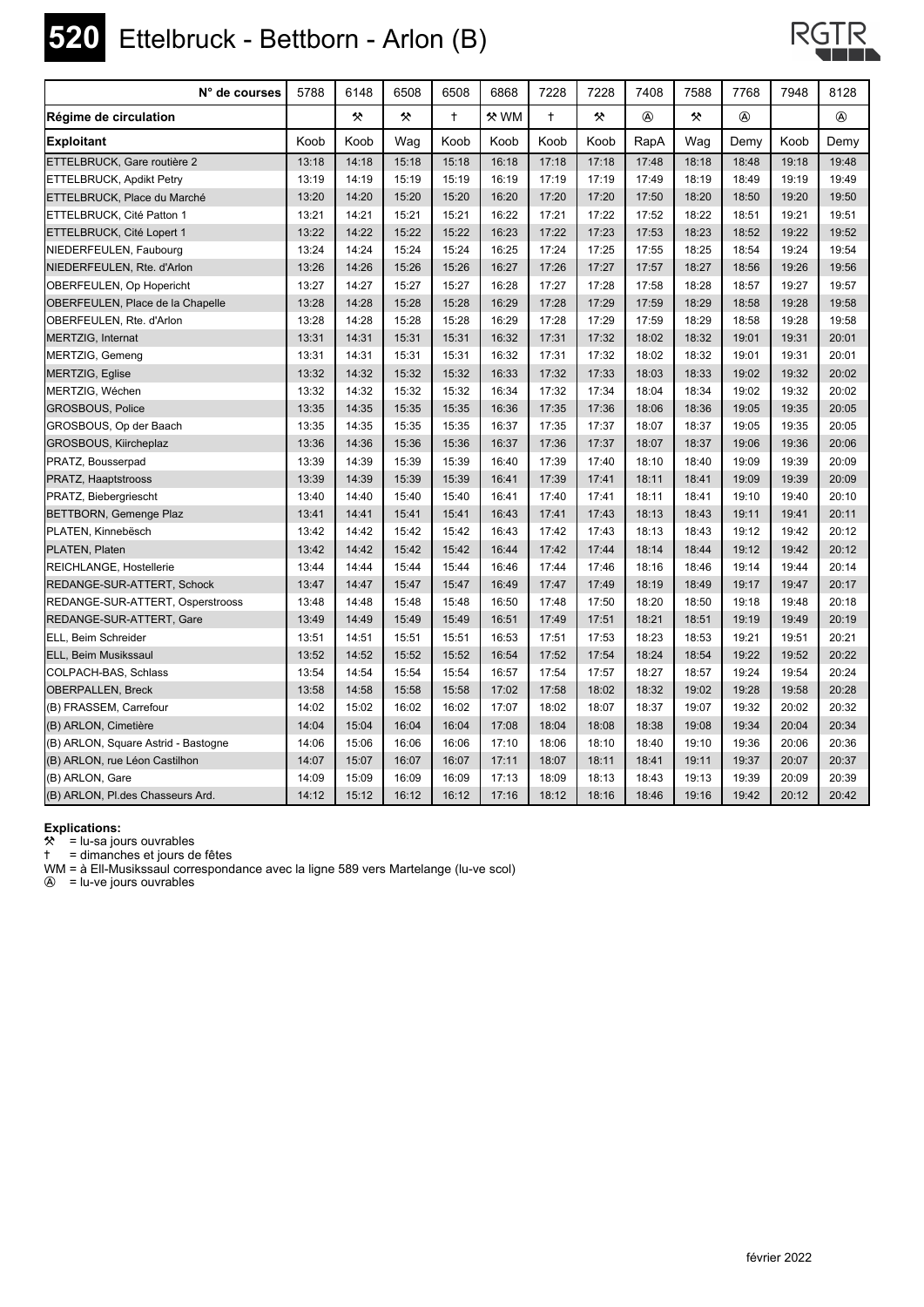**520** Ettelbruck - Bettborn - Arlon (B)

| N° de courses                       | 8308  | 8668  | 8668  | 9388  |
|-------------------------------------|-------|-------|-------|-------|
| Régime de circulation               | ❖     | 父     | t     |       |
| <b>Exploitant</b>                   | Koob  | Wag   | Koob  | Koob  |
| ETTELBRUCK, Gare routière 2         | 20:18 | 21:18 | 21:18 | 23:18 |
| ETTELBRUCK, Apdikt Petry            | 20:19 | 21:19 | 21:19 | 23:19 |
| ETTELBRUCK, Place du Marché         | 20:20 | 21:20 | 21:20 | 23:20 |
| ETTELBRUCK, Cité Patton 1           | 20:21 | 21:21 | 21:21 | 23:21 |
| ETTELBRUCK, Cité Lopert 1           | 20:22 | 21:22 | 21:22 | 23:22 |
| NIEDERFEULEN, Faubourg              | 20:24 | 21:24 | 21:24 | 23:24 |
| NIEDERFEULEN, Rte. d'Arlon          | 20:26 | 21:26 | 21:26 | 23:26 |
| OBERFEULEN, Op Hopericht            | 20:27 | 21:27 | 21:27 | 23:27 |
| OBERFEULEN, Place de la Chapelle    | 20:28 | 21:28 | 21:28 | 23:28 |
| OBERFEULEN, Rte. d'Arlon            | 20:28 | 21:28 | 21:28 | 23:28 |
| MERTZIG, Internat                   | 20:31 | 21:31 | 21:31 | 23:31 |
| MERTZIG, Gemeng                     | 20:31 | 21:31 | 21:31 | 23:31 |
| MERTZIG, Eglise                     | 20:32 | 21:32 | 21:32 | 23:32 |
| MERTZIG, Wéchen                     | 20:32 | 21:32 | 21:32 | 23:32 |
| <b>GROSBOUS, Police</b>             | 20:35 | 21:35 | 21:35 | 23:35 |
| GROSBOUS, Op der Baach              | 20:35 | 21:35 | 21:35 | 23:35 |
| GROSBOUS, Kiircheplaz               | 20:36 | 21:36 | 21:36 | 23:36 |
| PRATZ, Bousserpad                   | 20:39 | 21:39 | 21:39 | 23:39 |
| PRATZ, Haaptstrooss                 | 20:39 | 21:39 | 21:39 | 23:39 |
| PRATZ, Biebergriescht               | 20:40 | 21:40 | 21:40 | 23:40 |
| <b>BETTBORN, Gemenge Plaz</b>       | 20:41 | 21:41 | 21:41 | 23:41 |
| PLATEN, Kinnebësch                  | 20:42 | 21:42 | 21:42 | 23:42 |
| PLATEN, Platen                      | 20:42 | 21:42 | 21:42 | 23:42 |
| REICHLANGE, Hostellerie             | 20:44 | 21:44 | 21:44 | 23:44 |
| REDANGE-SUR-ATTERT, Schock          | 20:47 | 21:47 | 21:47 | 23:47 |
| REDANGE-SUR-ATTERT, Osperstrooss    | 20:48 | 21:48 | 21:48 | 23:48 |
| REDANGE-SUR-ATTERT, Gare            | 20:49 | 21:49 | 21:49 | 23:49 |
| ELL, Beim Schreider                 | 20:51 | 21:51 | 21:51 | 23:51 |
| ELL, Beim Musikssaul                | 20:52 | 21:52 | 21:52 | 23:52 |
| COLPACH-BAS, Schlass                | 20:54 | 21:54 | 21:54 | 23:54 |
| <b>OBERPALLEN, Breck</b>            | 20:58 | 21:58 | 21:58 | 23:58 |
| (B) FRASSEM, Carrefour              | 21:02 | 22:02 | 22:02 | 00:02 |
| (B) ARLON, Cimetière                | 21:04 | 22:04 | 22:04 | 00:04 |
| (B) ARLON, Square Astrid - Bastogne | 21:06 | 22:06 | 22:06 | 00:06 |
| (B) ARLON, rue Léon Castilhon       | 21:07 | 22:07 | 22:07 | 00:07 |
| (B) ARLON, Gare                     | 21:09 | 22:09 | 22:09 | 00:09 |
| (B) ARLON, Pl.des Chasseurs Ard.    | 21:12 | 22:12 | 22:12 | 00:12 |

### **Explications:**

 $*$  = lu-sa jours ouvrables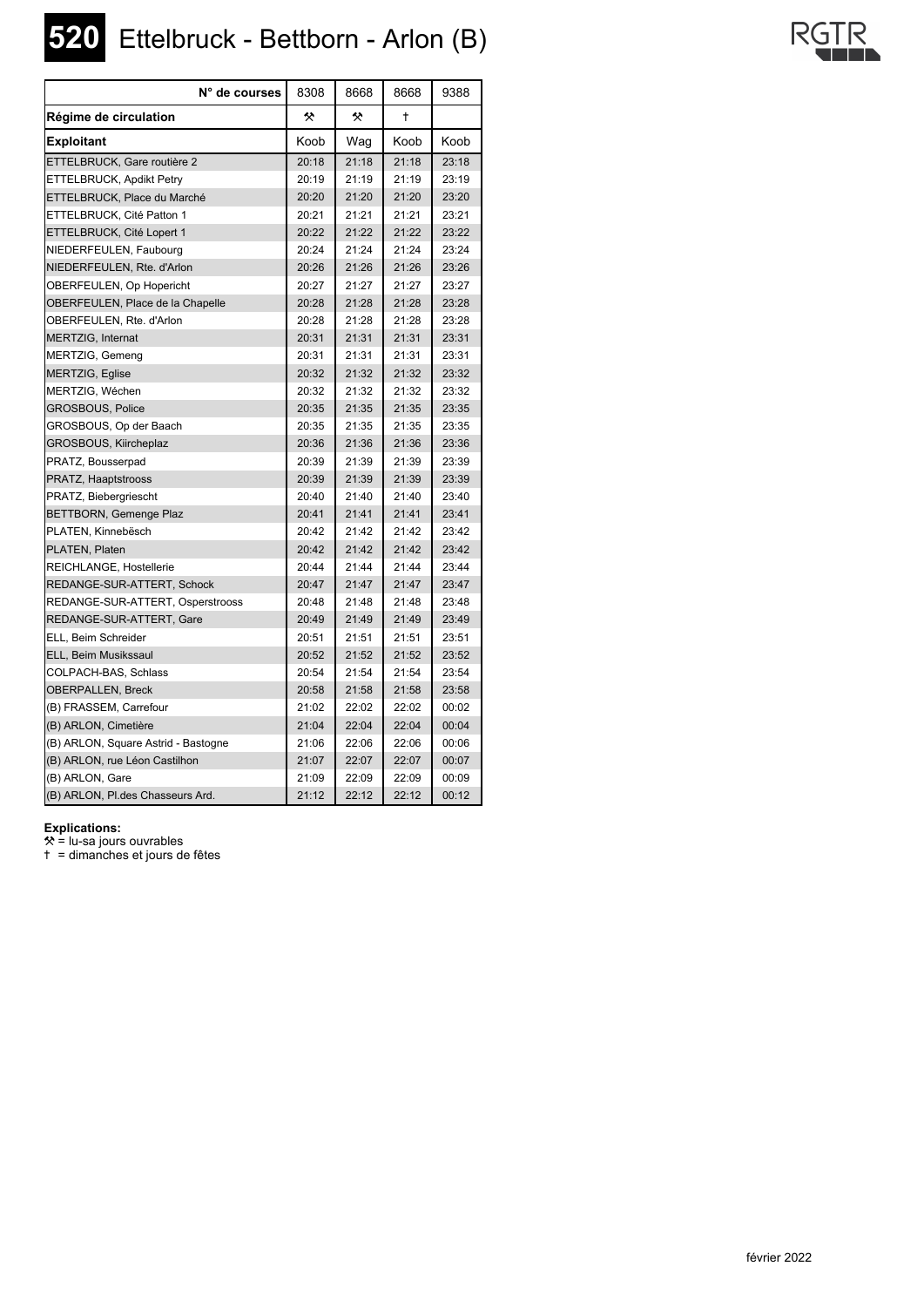

# **520** Arlon (B) - Bettborn - Ettelbruck



| N° de courses                       | 2669  | 3029  | 3209           | 3389  | 3569           | 3749  | 3929           | 4109       | 4109  | 4469  | 4829  | 4829       |
|-------------------------------------|-------|-------|----------------|-------|----------------|-------|----------------|------------|-------|-------|-------|------------|
| Régime de circulation               | 父     | 父     | $^{\circledR}$ |       | $^{\circledR}$ | 父     | $^{\circledR}$ | $\ddagger$ | 父     | 샷     | 父     | $\ddagger$ |
| <b>Exploitant</b>                   | Wag   | Koob  | Demy           | Koob  | Demy           | Wag   | RapA           | Koob       | Koob  | Koob  | Wag   | Koob       |
| (B) ARLON, Square Astrid - Bastogne | 04:38 | 05:38 | 06:08          | 06:38 | 07:08          | 07:38 | 08:08          | 08:38      | 08:38 | 09:38 | 10:38 | 10:38      |
| (B) ARLON, rue Léon Castilhon       | 04:38 | 05:38 | 06:08          | 06:38 | 07:09          | 07:39 | 08:09          | 08:38      | 08:39 | 09:38 | 10:38 | 10:38      |
| (B) ARLON, Gare                     | 04:40 | 05:40 | 06:10          | 06:40 | 07:11          | 07:41 | 08:11          | 08:40      | 08:41 | 09:40 | 10:40 | 10:40      |
| (B) ARLON, Pl.des Chasseurs Ard.    | 04:43 | 05:43 | 06:13          | 06:43 | 07:14          | 07:44 | 08:14          | 08:43      | 08:44 | 09:43 | 10:43 | 10:43      |
| (B) ARLON, Cimetière                | 04:45 | 05:45 | 06:15          | 06:45 | 07:15          | 07:45 | 08:15          | 08:45      | 08:45 | 09:45 | 10:45 | 10:45      |
| (B) FRASSEM, Carrefour              | 04:46 | 05:46 | 06:16          | 06:46 | 07:17          | 07:47 | 08:17          | 08:46      | 08:47 | 09:46 | 10:46 | 10:46      |
| <b>OBERPALLEN, Breck</b>            | 04:51 | 05:51 | 06:21          | 06:51 | 07:22          | 07:52 | 08:22          | 08:51      | 08:52 | 09:51 | 10:51 | 10:51      |
| COLPACH-BAS, Schlass                | 04:56 | 05:56 | 06:26          | 06:56 | 07:26          | 07:56 | 08:26          | 08:56      | 08:56 | 09:56 | 10:56 | 10:56      |
| ELL, Beim Musikssaul                | 04:58 | 05:58 | 06:28          | 06:58 | 07:29          | 07:59 | 08:29          | 08:58      | 08:59 | 09:58 | 10:58 | 10:58      |
| ELL, Beim Schreider                 | 04:59 | 05:59 | 06:29          | 06:59 | 07:30          | 08:00 | 08:30          | 08:59      | 09:00 | 09:59 | 10:59 | 10:59      |
| REDANGE-SUR-ATTERT, Gare            | 05:01 | 06:01 | 06:31          | 07:01 | 07:32          | 08:02 | 08:32          | 09:01      | 09:02 | 10:01 | 11:01 | 11:01      |
| REDANGE-SUR-ATTERT, Bian            | 05:02 | 06:02 | 06:32          | 07:02 | 07:33          | 08:03 | 08:33          | 09:02      | 09:03 | 10:02 | 11:02 | 11:02      |
| REDANGE-SUR-ATTERT, Schock          | 05:03 | 06:03 | 06:33          | 07:03 | 07:34          | 08:04 | 08:34          | 09:03      | 09:04 | 10:03 | 11:03 | 11:03      |
| REICHLANGE, Hostellerie             | 05:06 | 06:06 | 06:36          | 07:06 | 07:37          | 08:07 | 08:37          | 09:06      | 09:07 | 10:06 | 11:06 | 11:06      |
| PLATEN, Platen                      | 05:08 | 06:08 | 06:38          | 07:08 | 07:39          | 08:09 | 08:39          | 09:08      | 09:09 | 10:08 | 11:08 | 11:08      |
| PLATEN, Kinnebësch                  | 05:08 | 06:08 | 06:38          | 07:08 | 07:40          | 08:10 | 08:40          | 09:08      | 09:10 | 10:08 | 11:08 | 11:08      |
| BETTBORN, Gemenge Plaz              | 05:09 | 06:09 | 06:39          | 07:09 | 07:40          | 08:10 | 08:40          | 09:09      | 09:10 | 10:09 | 11:09 | 11:09      |
| PRATZ, Biebergriescht               | 05:10 | 06:10 | 06:40          | 07:10 | 07:41          | 08:11 | 08:41          | 09:10      | 09:11 | 10:10 | 11:10 | 11:10      |
| PRATZ, Haaptstrooss                 | 05:10 | 06:10 | 06:40          | 07:10 | 07:42          | 08:12 | 08:42          | 09:10      | 09:12 | 10:10 | 11:10 | 11:10      |
| PRATZ, Bousserpad                   | 05:11 | 06:11 | 06:41          | 07:11 | 07:43          | 08:13 | 08:43          | 09:11      | 09:13 | 10:11 | 11:11 | 11:11      |
| GROSBOUS, Kiircheplaz               | 05:14 | 06:14 | 06:44          | 07:14 | 07:46          | 08:16 | 08:46          | 09:14      | 09:16 | 10:14 | 11:14 | 11:14      |
| GROSBOUS, Op der Baach              | 05:14 | 06:14 | 06:44          | 07:14 | 07:46          | 08:16 | 08:46          | 09:14      | 09:16 | 10:14 | 11:14 | 11:14      |
| <b>GROSBOUS, Police</b>             | 05:15 | 06:15 | 06:45          | 07:15 | 07:47          | 08:17 | 08:47          | 09:15      | 09:17 | 10:15 | 11:15 | 11:15      |
| MERTZIG, Wéchen                     | 05:17 | 06:17 | 06:47          | 07:17 | 07:49          | 08:19 | 08:49          | 09:17      | 09:19 | 10:17 | 11:17 | 11:17      |
| <b>MERTZIG, Eglise</b>              | 05:17 | 06:17 | 06:47          | 07:17 | 07:50          | 08:20 | 08:50          | 09:17      | 09:20 | 10:17 | 11:17 | 11:17      |
| MERTZIG, Gemeng                     | 05:18 | 06:18 | 06:48          | 07:18 | 07:50          | 08:20 | 08:50          | 09:18      | 09:20 | 10:18 | 11:18 | 11:18      |
| MERTZIG, Internat                   | 05:18 | 06:18 | 06:48          | 07:18 | 07:51          | 08:21 | 08:51          | 09:18      | 09:21 | 10:18 | 11:18 | 11:18      |
| OBERFEULEN, Rte. d'Arlon            | 05:20 | 06:20 | 06:50          | 07:20 | 07:53          | 08:23 | 08:53          | 09:20      | 09:23 | 10:20 | 11:20 | 11:20      |
| OBERFEULEN, Place de la Chapelle    | 05:21 | 06:21 | 06:51          | 07:21 | 07:53          | 08:23 | 08:53          | 09:21      | 09:23 | 10:21 | 11:21 | 11:21      |
| <b>OBERFEULEN, Op Hopericht</b>     | 05:22 | 06:22 | 06:52          | 07:22 | 07:54          | 08:24 | 08:54          | 09:22      | 09:24 | 10:22 | 11:22 | 11:22      |
| NIEDERFEULEN, Rte. d'Arlon          | 05:23 | 06:23 | 06:53          | 07:23 | 07:56          | 08:26 | 08:56          | 09:23      | 09:26 | 10:23 | 11:23 | 11:23      |
| NIEDERFEULEN, Faubourg              | 05:24 | 06:24 | 06:54          | 07:24 | 07:57          | 08:27 | 08:57          | 09:24      | 09:27 | 10:24 | 11:24 | 11:24      |
| ETTELBRUCK, Place du Marché         | 05:27 | 06:27 | 06:57          | 07:27 | 08:01          | 08:31 | 09:01          | 09:27      | 09:31 | 10:27 | 11:27 | 11:27      |
| <b>ETTELBRUCK, Ecole primaire</b>   | 05:29 | 06:29 | 06:59          | 07:29 | 08:04          | 08:34 | 09:04          | 09:29      | 09:34 | 10:29 | 11:29 | 11:29      |
| ETTELBRUCK, Gare routière 2         | 05:30 | 06:30 | 07:00          | 07:30 | 08:05          | 08:35 | 09:05          | 09:30      | 09:35 | 10:30 | 11:30 | 11:30      |

**Explications:**

 $\mathbf{\hat{x}}$  = lu-sa jours ouvrables

 $\textcircled{a}$  = lu-ve jours ouvrables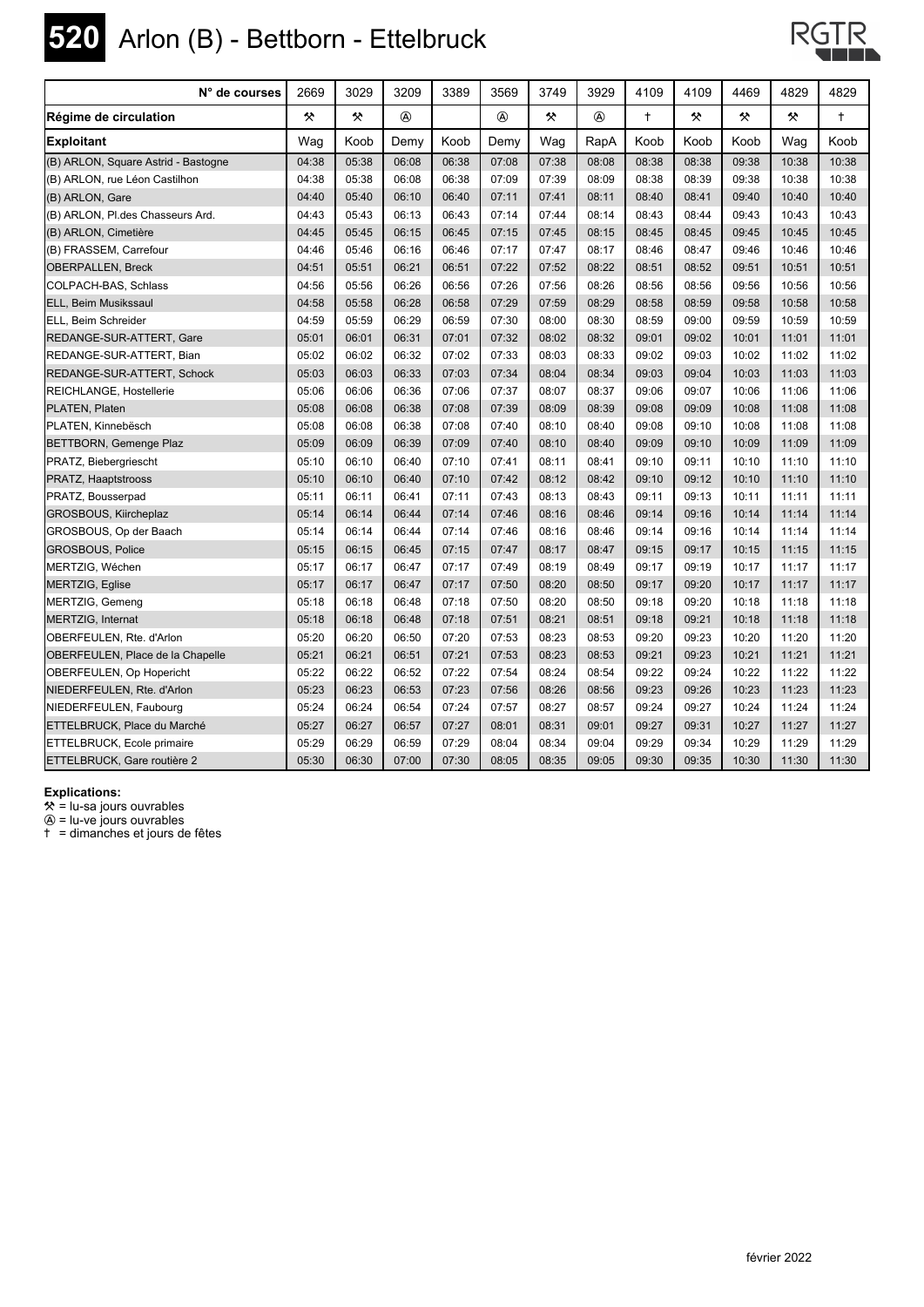

# **520** Arlon (B) - Bettborn - Ettelbruck



| N° de courses                       | 5189  | 5549  | 5909  | 6269  | 6629  | 6808         | 6989       | 6989  | 7168        | 7349  | 7528           | 7709  |
|-------------------------------------|-------|-------|-------|-------|-------|--------------|------------|-------|-------------|-------|----------------|-------|
| Régime de circulation               | 父     |       | 父     |       | 父     | $^\circledR$ | $\ddagger$ | 父     | $\circledA$ | 父     | $^{\circledR}$ |       |
| <b>Exploitant</b>                   | Koob  | Koob  | Waq   | Koob  | Koob  | RapA         | Koob       | Waq   | Demy        | Koob  | Demy           | Koob  |
| (B) ARLON, Square Astrid - Bastogne | 11:38 | 12:38 | 13:38 | 14:38 | 15:38 | 16:08        | 16:38      | 16:38 | 17:08       | 17:38 | 18:08          | 18:38 |
| (B) ARLON, rue Léon Castilhon       | 11:38 | 12:38 | 13:38 | 14:38 | 15:38 | 16:09        | 16:38      | 16:39 | 17:09       | 17:39 | 18:09          | 18:38 |
| (B) ARLON, Gare                     | 11:40 | 12:40 | 13:40 | 14:40 | 15:40 | 16:11        | 16:40      | 16:41 | 17:11       | 17:41 | 18:11          | 18:40 |
| (B) ARLON, Pl.des Chasseurs Ard.    | 11:43 | 12:43 | 13:43 | 14:43 | 15:43 | 16:14        | 16:43      | 16:44 | 17:14       | 17:44 | 18:14          | 18:43 |
| (B) ARLON, Cimetière                | 11:45 | 12:45 | 13:45 | 14:45 | 15:45 | 16:15        | 16:45      | 16:45 | 17:15       | 17:45 | 18:15          | 18:45 |
| (B) FRASSEM, Carrefour              | 11:46 | 12:46 | 13:46 | 14:46 | 15:46 | 16:17        | 16:46      | 16:47 | 17:17       | 17:47 | 18:17          | 18:46 |
| <b>OBERPALLEN, Breck</b>            | 11:51 | 12:51 | 13:51 | 14:51 | 15:51 | 16:22        | 16:51      | 16:52 | 17:22       | 17:52 | 18:22          | 18:51 |
| COLPACH-BAS, Schlass                | 11:56 | 12:56 | 13:56 | 14:56 | 15:56 | 16:26        | 16:56      | 16:56 | 17:26       | 17:56 | 18:26          | 18:56 |
| ELL, Beim Musikssaul                | 11:58 | 12:58 | 13:58 | 14:58 | 15:58 | 16:29        | 16:58      | 16:59 | 17:29       | 17:59 | 18:29          | 18:58 |
| ELL, Beim Schreider                 | 11:59 | 12:59 | 13:59 | 14:59 | 15:59 | 16:30        | 16:59      | 17:00 | 17:30       | 18:00 | 18:30          | 18:59 |
| REDANGE-SUR-ATTERT, Gare            | 12:01 | 13:01 | 14:01 | 15:01 | 16:01 | 16:32        | 17:01      | 17:02 | 17:32       | 18:02 | 18:32          | 19:01 |
| REDANGE-SUR-ATTERT, Bian            | 12:02 | 13:02 | 14:02 | 15:02 | 16:02 | 16:33        | 17:02      | 17:03 | 17:33       | 18:03 | 18:33          | 19:02 |
| REDANGE-SUR-ATTERT, Schock          | 12:03 | 13:03 | 14:03 | 15:03 | 16:03 | 16:34        | 17:03      | 17:04 | 17:34       | 18:04 | 18:34          | 19:03 |
| REICHLANGE, Hostellerie             | 12:06 | 13:06 | 14:06 | 15:06 | 16:06 | 16:37        | 17:06      | 17:07 | 17:37       | 18:07 | 18:37          | 19:06 |
| PLATEN, Platen                      | 12:08 | 13:08 | 14:08 | 15:08 | 16:08 | 16:39        | 17:08      | 17:09 | 17:39       | 18:09 | 18:39          | 19:08 |
| PLATEN. Kinnebësch                  | 12:08 | 13:08 | 14:08 | 15:08 | 16:08 | 16:40        | 17:08      | 17:10 | 17:40       | 18:10 | 18:40          | 19:08 |
| <b>BETTBORN, Gemenge Plaz</b>       | 12:09 | 13:09 | 14:09 | 15:09 | 16:09 | 16:40        | 17:09      | 17:10 | 17:40       | 18:10 | 18:40          | 19:09 |
| PRATZ, Biebergriescht               | 12:10 | 13:10 | 14:10 | 15:10 | 16:10 | 16:41        | 17:10      | 17:11 | 17:41       | 18:11 | 18:41          | 19:10 |
| PRATZ, Haaptstrooss                 | 12:10 | 13:10 | 14:10 | 15:10 | 16:10 | 16:42        | 17:10      | 17:12 | 17:42       | 18:12 | 18:42          | 19:10 |
| PRATZ, Bousserpad                   | 12:11 | 13:11 | 14:11 | 15:11 | 16:11 | 16:43        | 17:11      | 17:13 | 17:43       | 18:13 | 18:43          | 19:11 |
| GROSBOUS, Kiircheplaz               | 12:14 | 13:14 | 14:14 | 15:14 | 16:14 | 16:46        | 17:14      | 17:16 | 17:46       | 18:16 | 18:46          | 19:14 |
| GROSBOUS, Op der Baach              | 12:14 | 13:14 | 14:14 | 15:14 | 16:14 | 16:46        | 17:14      | 17:16 | 17:46       | 18:16 | 18:46          | 19:14 |
| <b>GROSBOUS, Police</b>             | 12:15 | 13:15 | 14:15 | 15:15 | 16:15 | 16:47        | 17:15      | 17:17 | 17:47       | 18:17 | 18:47          | 19:15 |
| MERTZIG, Wéchen                     | 12:17 | 13:17 | 14:17 | 15:17 | 16:17 | 16:49        | 17:17      | 17:19 | 17:49       | 18:19 | 18:49          | 19:17 |
| MERTZIG, Eglise                     | 12:17 | 13:17 | 14:17 | 15:17 | 16:17 | 16:50        | 17:17      | 17:20 | 17:50       | 18:20 | 18:50          | 19:17 |
| MERTZIG, Gemeng                     | 12:18 | 13:18 | 14:18 | 15:18 | 16:18 | 16:50        | 17:18      | 17:20 | 17:50       | 18:20 | 18:50          | 19:18 |
| MERTZIG, Internat                   | 12:18 | 13:18 | 14:18 | 15:18 | 16:18 | 16:51        | 17:18      | 17:21 | 17:51       | 18:21 | 18:51          | 19:18 |
| OBERFEULEN, Rte. d'Arlon            | 12:20 | 13:20 | 14:20 | 15:20 | 16:20 | 16:53        | 17:20      | 17:23 | 17:53       | 18:23 | 18:53          | 19:20 |
| OBERFEULEN, Place de la Chapelle    | 12:21 | 13:21 | 14:21 | 15:21 | 16:21 | 16:53        | 17:21      | 17:23 | 17:53       | 18:23 | 18:53          | 19:21 |
| <b>OBERFEULEN, Op Hopericht</b>     | 12:22 | 13:22 | 14:22 | 15:22 | 16:22 | 16:54        | 17:22      | 17:24 | 17:54       | 18:24 | 18:54          | 19:22 |
| NIEDERFEULEN, Rte. d'Arlon          | 12:23 | 13:23 | 14:23 | 15:23 | 16:23 | 16:56        | 17:23      | 17:26 | 17:56       | 18:26 | 18:56          | 19:23 |
| NIEDERFEULEN, Faubourg              | 12:24 | 13:24 | 14:24 | 15:24 | 16:24 | 16:57        | 17:24      | 17:27 | 17:57       | 18:27 | 18:57          | 19:24 |
| ETTELBRUCK, Place du Marché         | 12:27 | 13:27 | 14:27 | 15:27 | 16:27 | 17:01        | 17:27      | 17:31 | 18:01       | 18:31 | 19:01          | 19:27 |
| ETTELBRUCK, Ecole primaire          | 12:29 | 13:29 | 14:29 | 15:29 | 16:29 | 17:04        | 17:29      | 17:34 | 18:04       | 18:34 | 19:04          | 19:29 |
| ETTELBRUCK, Gare routière 2         | 12:30 | 13:30 | 14:30 | 15:30 | 16:30 | 17:05        | 17:30      | 17:35 | 18:05       | 18:35 | 19:05          | 19:30 |

**Explications:**

 $\mathbf{\hat{x}}$  = lu-sa jours ouvrables

 $\textcircled{a}$  = lu-ve jours ouvrables